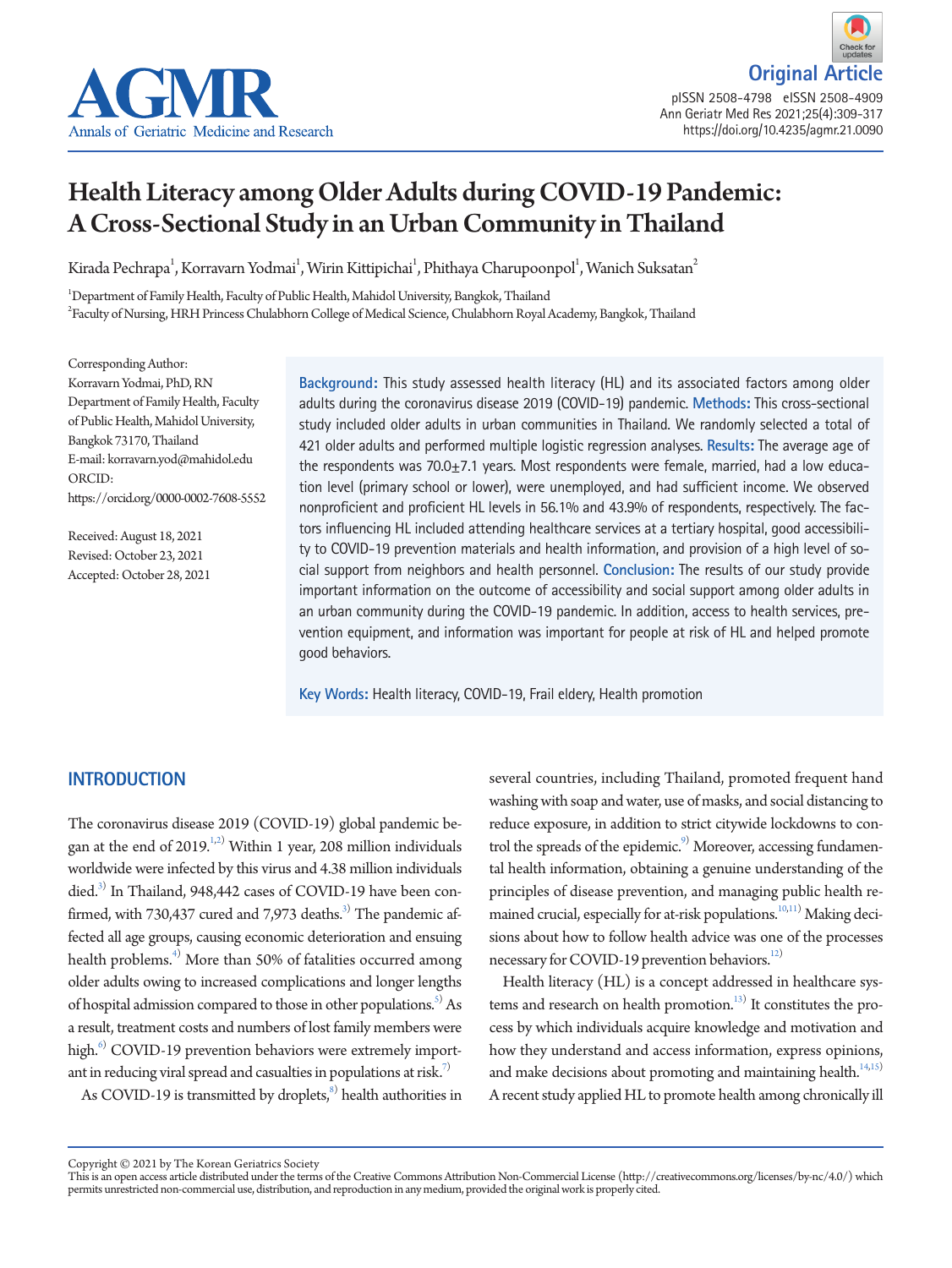patients.<sup>[16](#page-7-3)[,17](#page-7-0))</sup> Previously, older adults with poor education or limited access to health information (AHI) received health information from healthcare workers and community health volunteers.<sup>[18](#page-7-1)[,19\)](#page-7-2)</sup> Because physical deterioration affects the ability to learn new knowledge, HL regarding health problems faced by older adults have gradually been learned over longer periods compared to other population groups. Related studies have demonstrated inadequate HL among older adults, especially those with cognitive impair-ment and poor vision and hearing.<sup>[19](#page-7-2))</sup> Individuals with low education levels also have low HL scores and tend to have worse communication skills and lack critical  $\rm HL^{18,19)}$  $\rm HL^{18,19)}$  $\rm HL^{18,19)}$  However, healthcare communication is extremely important for maintaining and promoting health and well-being.

In the context of Thai communities, families are characterized by nuclear and extended families, meaning that family members, relatives, and neighbors can provide interaction and support regarding the physical and psychological well-being of older adults.<sup>20)</sup> However, during the COVID-19 pandemic, relatives, neighbors, and public health workers were educated and built an understanding of protection measures using mass media, including online networks, to provide information designed for older adults. $^{21)}$  HL on managing common health problems differs from that in critical or epidemic situations as it constitutes a new epidemic, in which unclear knowledge related to COVID-19 prevention behaviors and HL were lacking among older adults.<sup>18)</sup>

A literature review on HL in the COVID-19 context revealed that few studies have assessed factors associated with HL among older adults in Thailand. Studies on the general public, university students, and factors related to the COVID-19 pandemic have all been conducted.<sup>22[,23\)](#page-7-7)</sup> However, during COVID-19, older adults are in triple jeopardy, especially if they reside in crowded areas, such as urban communities. Furthermore, although many older adults were advised to self- quarantine and avoid direct contact with those who may infect them, their social connections in the community were one of the most important supportive resources available.

As mentioned above, the prevention of COVID-19 among older adults in crisis areas such as urban communities required their increased HL in addition to efforts to assess and explore factors influencing HL in this population. This information can be used for developing and implementing interventions and policies. When developing the conceptual framework for the present study, we applied the ecological assessment of the PRE-CEDE-PROCEED model<sup>[24](#page-7-8))</sup> to determine the predisposing, reinforcing, and enabling factors that influenced HL among older adults in an urban community. The model explained the predisposing factor as the basis on which individuals increased their

motivation to perform a behavior, the reinforcing factor as that which encouraged individuals to perform a particular behavior, and enabling factor as the environmental influencing factor that directly affected the behavior to support or prevent the degradation of behavior among individuals. This study assessed and determined factors influencing HL among older adults living in urban communities during the pandemic.

## **MATERIALS AND METHODS**

## **Research Design and Sampling**

This cross-sectional community-based survey was conducted in Ubon Ratchathani Province, Thailand, which has the highest proportion of older adults at a risk of COVID-19. The selection criteria of the subjects were male and female sex, age 60 years and older, residence in the study area over 2 years, and ability to participate while collecting data. We excluded older adults who could not speak the Thai language and were unable to communicate or diagnose cognitive impairments.

We applied a multistage sample technique. First, one district in each district health zone was chosen for sampling from among the three district health zones in Ubon Ratchathani Province, Thailand. Second, in each district, one urban community, also known as a municipal area, was chosen. Finally, we selected a target population at random using a community name list from four districts in Northeast Thailand. We calculated the sample size using  $G^*$ Power.<sup>25)</sup> The effect size was 0.30, with an alpha level of 0.05 and a power of 0.80. The resulting calculated sample size was 384. To prevent data loss, an additional 10% of subjects were included. Thus, this study included a total of 421 subjects. Based on sample size, we randomly selected 105–106 individuals from each urban community.

The protocol for this study was reviewed and approved by the Ethics Review Committee (IRB) of the Faculty of Public Health, Mahidol University (MUPH 2020-156). An informed consent statement was obtained before commencement of the data collecting.

### **Research Instrument**

Data were collected using self-reported questionnaires that were conducted in the respondents' homes and communities. A panel of three experts rated the overall content validity of all instruments at 1.00 and the index of item objective congruence was over 0.5. We assessed the interrater reliability of the self-reported questionnaire between the principal and co-principal investigators in all settings in a pilot test of 30 participants, which showed acceptable values of 0.71–0.93, with structured questionnaires comprising the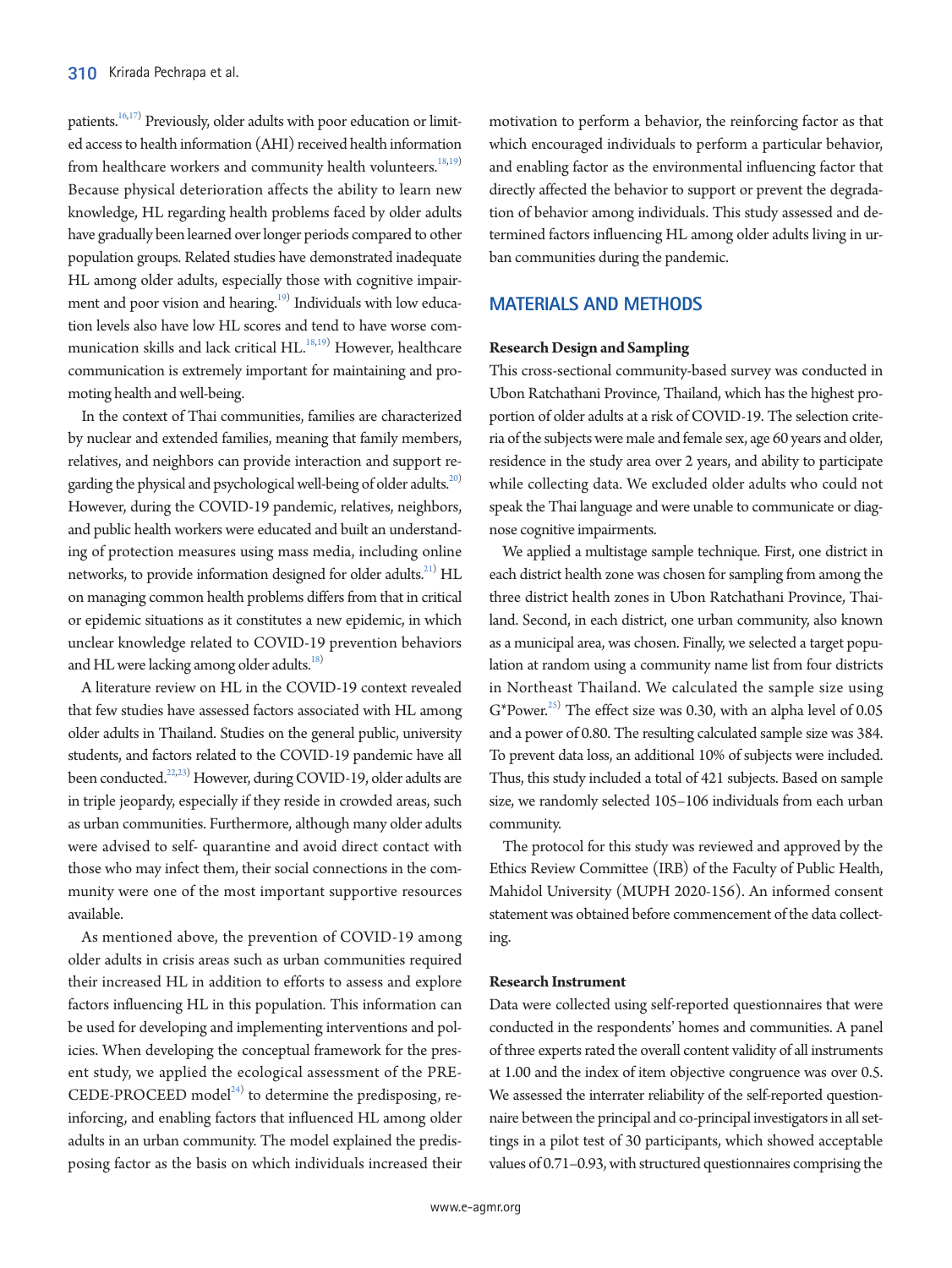six parts described below.

(1) Access to health services (AHS) was developed based on literature reviews. AHS included two questions. First, where the respondents accessed their healthcare services. The healthcare services in the study area comprised a subdistrict health-promoting hospital (primary healthcare unit), a community hospital, and a regional hospital (tertiary hospital). Second, the assessment of the ease of accessing healthcare services involved three individual items: "was the hospital far from your home?," "was the cost of travel expensive," and "were you able to pay the extra treatment costs?" The Cronbach's alpha was 0.77.

(2) Access to COVID-19 preventive materials was developed based on literature reviews. It comprised five items: access to alcohol-based hand rub, access to free alcohol-based hand rub or soap, access to masks, access to free masks, and access to face shields. Respondents who always had access to these preventive measures earned one point, with scores ranging from 0 to 5 points. Good access to COVID-19 preventive material was defined as individuals who were able to access all materials (five points). The Cronbach's alpha was 0.77.

(3) AHI comprised nine items related to AHI from health personnel, health volunteers, neighbors, village headman, TV, radio, internet, family members, and documents. For example, one question asked, "did you regularly access health information from public health officials?" A positive response was scored one point. The scores ranged from 0 to 9 points. Good access health to information was defined as scores of 7–9. The Cronbach's alpha was 0.71.

(4) Social support was developed by applying the social support theory described by Cobb,<sup>26)</sup> which comprises eight items. Each item involved four rating scales (never, rarely, sometimes, and always), and each was scored from 1 to 4 points. The total score ranged from 8 to 32 points. A high level of received social support from family members was defined as total scores of 25–32 points. The Cronbach's alpha was 0.79.

Social support from neighbors was developed by applying the social support theory proposed by  $\mathrm{Cobb}^{26)}$  and comprised seven items. Each item involved four rating scales (never, rarely, sometimes, and always), and each was scored from 1 to 4 points. The total score ranged from 7 to 28 points. A high level of social support was defined as a total score of 22–28. The Cronbach's alpha was 0.88.

Social support from health personnel was developed similar to others.<sup>26)</sup> It comprised seven items with four rating scales as described above. The total score ranged from 7 to 28 points. A high level of received social support was defined as a total score of 22– 28. The Cronbach's alpha was 0.93.

(5) HL was developed by the Health Education Department of

the Ministry of Public Health, Thailand.<sup>27)</sup> It comprises 24 items in the following six elements: AHI, understanding, interaction to change, decision-making, modification, and discussion of health. The responses used a five-point Likert scale: strongly disagree = 1, disagree  $= 2$ , neither agree nor disagree  $= 3$ , agree  $= 4$ , and strongly agree = 5. Total scores of 96–120 points indicated proficient HL, in which individuals had adequate HL. The Cronbach's alpha was 0.93.

(6) The sociodemographic variables of the study population consisted of four items with open-ended questions with multiple-choice responses, including age, sex, marital status, and current work.

#### **Statistical Analysis**

Data were analyzed using the Statistical Package for the Social Sciences version 18.0 (SPSS Inc., Chicago, IL, USA). Frequency, percentage, mean, and standard deviation were used to describe respondent characteristics. To explore factors associated with HL, we performed multiple logistic regression analysis, with the results presented as odds ratios (ORs) and 95% confidence intervals (CIs). Statistical significance was set at  $p < 0.05$ .

## **RESULTS**

#### **Characteristics of the Study Population**

The average age of the respondents was  $70.0 \pm 7.1$  years; most respondents (53.4%) were aged 60–69 years, followed by 70–79 years (36.1%) and 80 years and over (10.5%). Overall, 62.7% of respondents were female and 37.3% were male. Over 60% of respondents were married, 30.4% were separated/divorced/widowed, and 5.5% were single. Almost 40% of respondents were employed, 43.5% were farmers, 28.5% were business owners, and 28.0% were temporary employees [\(Table 1](#page-3-0)).

#### **Study Variables**

The predisposing factors included education level, income sufficiency, and chronic illness. Most subjects had graduated at the primary school level or lower (63.4%), possessed sufficient income (69.6%), and experienced chronic illness (61.5%). Among reinforcing factors, 83.4%, 76.9%, and 70.1% of respondents received sufficiently high levels of social support from family members, neighbors, and health personnel, respectively.

Among enabling factors, most of the respondents accessed healthcare services at district (53.4%), regional (23.8%), and subdistrict health-promoting (22.8%) hospitals. Moreover, 76.7% reported that receiving healthcare services in these hospitals was convenient. Regarding accessing COVID-19 prevention materials,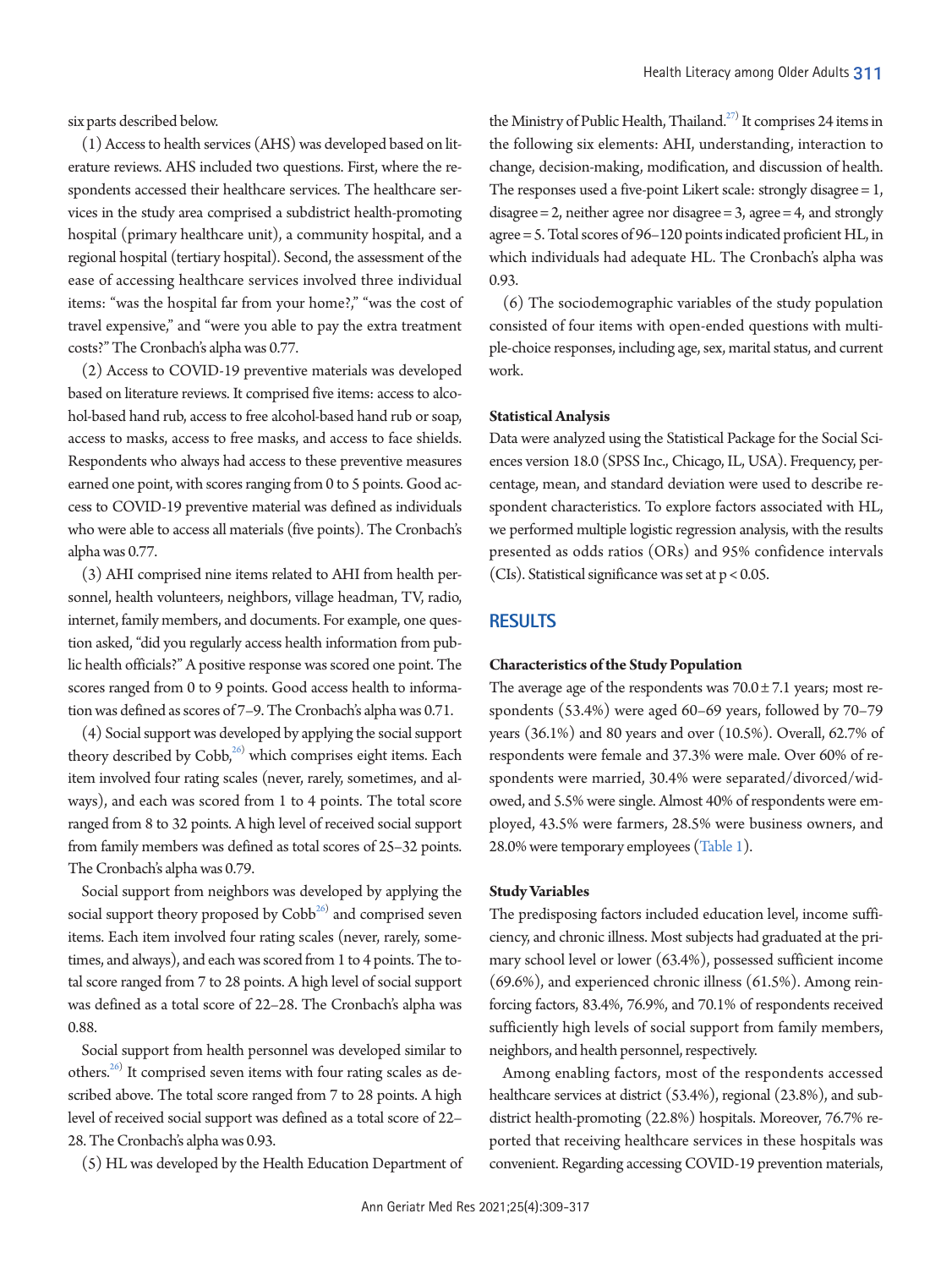## 312 Krirada Pechrapa et al.

## <span id="page-3-0"></span>**Table 1.** Factors associated with HL among older adults by binary logistic regression analysis

|                                 | HL             |             |                 |                     |                |
|---------------------------------|----------------|-------------|-----------------|---------------------|----------------|
| Factor                          | Total          | Proficiency | Non-proficiency | OR (95% CI)         | p-value        |
| <b>Clinical factors</b>         |                |             |                 |                     |                |
| Age (y)                         | $70.0 \pm 7.1$ |             |                 |                     |                |
| $60 - 69$                       | 225(53.4)      | 97(43.1)    | 128(56.9)       | $0.93(0.63 - 1.37)$ | 0.713          |
| $\geq 70$                       | 196(56.6)      | 88(44.9)    | 108(55.1)       | Ref.                |                |
| Sex                             |                |             |                 |                     |                |
| Female                          | 264(62.7)      | 153 (58.0)  | 111(42.0)       | Ref.                |                |
| Male                            | 157(37.3)      | 83 (52.9)   | 74(47.1)        | $1.23(0.83 - 1.83)$ | 0.31           |
| Marital status                  |                |             |                 |                     |                |
| Non-married                     | 151 (35.9)     | 58 (38.4)   | 93(61.6)        | Ref.                |                |
| Married                         | 270(64.1)      | 127(47.0)   | 143(53.0)       | $1.42(0.95 - 2.14)$ | 0.09           |
| Predisposing factors            |                |             |                 |                     |                |
| Education                       |                |             |                 |                     |                |
| Primary school                  | 267(63.4)      | 111(41.6)   | 156(58.4)       | Ref.                |                |
| Higher                          | 154(36.6)      | 74(48.1)    | 80 (51.9)       | $1.55(0.90 - 2.64)$ | 0.11           |
| Working status                  |                |             |                 |                     |                |
| Unemployed                      | 186(44.2)      | 76(40.9)    | 110(59.1)       | Ref.                |                |
| Employee                        | 235(55.8)      | 109 (46.4)  | 126(53.6)       | $1.25(0.85-1.85)$   | 0.26           |
| Sufficiency income              |                |             |                 |                     |                |
| Insufficiency                   | 128(30.4)      | 54(42.2)    | 74(57.8)        | Ref.                |                |
| Sufficiency                     | 293 (69.6)     | 131 (44.7)  | 162(55.3)       | $1.11(0.73 - 1.69)$ | 0.63           |
| Chronic illness                 |                |             |                 |                     |                |
| No                              | 162(38.5)      | 72(44.4)    | 90(55.6)        | Ref.                |                |
| Yes                             | 259(61.5)      | 113(43.6)   | 146(56.4)       | $0.97(0.65 - 1.44)$ | 0.87           |
| <b>Enabling factors</b>         |                |             |                 |                     |                |
| Access to health services       |                |             |                 |                     |                |
| Other                           | 321(76.2)      | 190(59.2)   | 131(40.8)       | Ref.                |                |
| Regional hospital               | 100(23.8)      | 54(54.0)    | 46(46.0)        | $1.70(1.08 - 2.68)$ | $0.02*$        |
| Easy to access health services  |                |             |                 |                     |                |
| No                              | 98(23.3)       | 34(34.7)    | 64(65.3)        | Ref.                |                |
| Yes                             | 323(76.7)      | 151(46.8)   | 172(53.2)       | $1.65(1.03-2.64)$   | $0.03*$        |
| Access to preventive material   |                |             |                 |                     |                |
| Poor                            | 265(62.9)      | 89 (33.6)   | 176(66.4)       | Ref.                |                |
| Good                            | 156(37.1)      | 96(61.5)    | 69 (38.5)       | $3.16(2.10-4.77)$   | $< 0.001$ **   |
| Access to health information    |                |             |                 |                     |                |
| Poor                            | 176(41.8)      | 47(26.7)    | 129(73.3)       | Ref.                |                |
| Good                            | 245 (58.2)     | 138(56.3)   | 107(43.7)       | $3.16(2.01 - 4.77)$ | $< 0.001**$    |
| <b>Reinforcing factors</b>      |                |             |                 |                     |                |
| Family support                  |                |             |                 |                     |                |
| Poor                            | 70(16.6)       | 17(24.3)    | 53(75.7)        | Ref.                |                |
| Good                            | 351 (83.4)     | 168(47.9)   | 183(52.1)       | $2.86(1.59 - 5.14)$ | $< 0.001^{**}$ |
| Social support by neighbor      |                |             |                 |                     |                |
| Poor                            | 135(32.1)      | 32(23.7)    | 103(76.3)       | Ref.                |                |
| Good                            | 286 (76.9)     | 153(53.5)   | 133(46.5)       | $3.70(2.34 - 5.86)$ | $< 0.001**$    |
| Social support by health person |                |             |                 |                     |                |
| Poor                            | 126(29.9)      | 29(23.0)    | 97(77.0)        | Ref.                |                |
| Good                            | 295(70.1)      | 156(52.9)   | 139(47.1)       | $3.75(2.34 - 6.03)$ | $< 0.001**$    |

Values are presented as mean±standard deviation or number (%).

HL, health literacy; OR, odds ratio; CI, confidence interval.

\*p<0.05, \*\*p<0.01.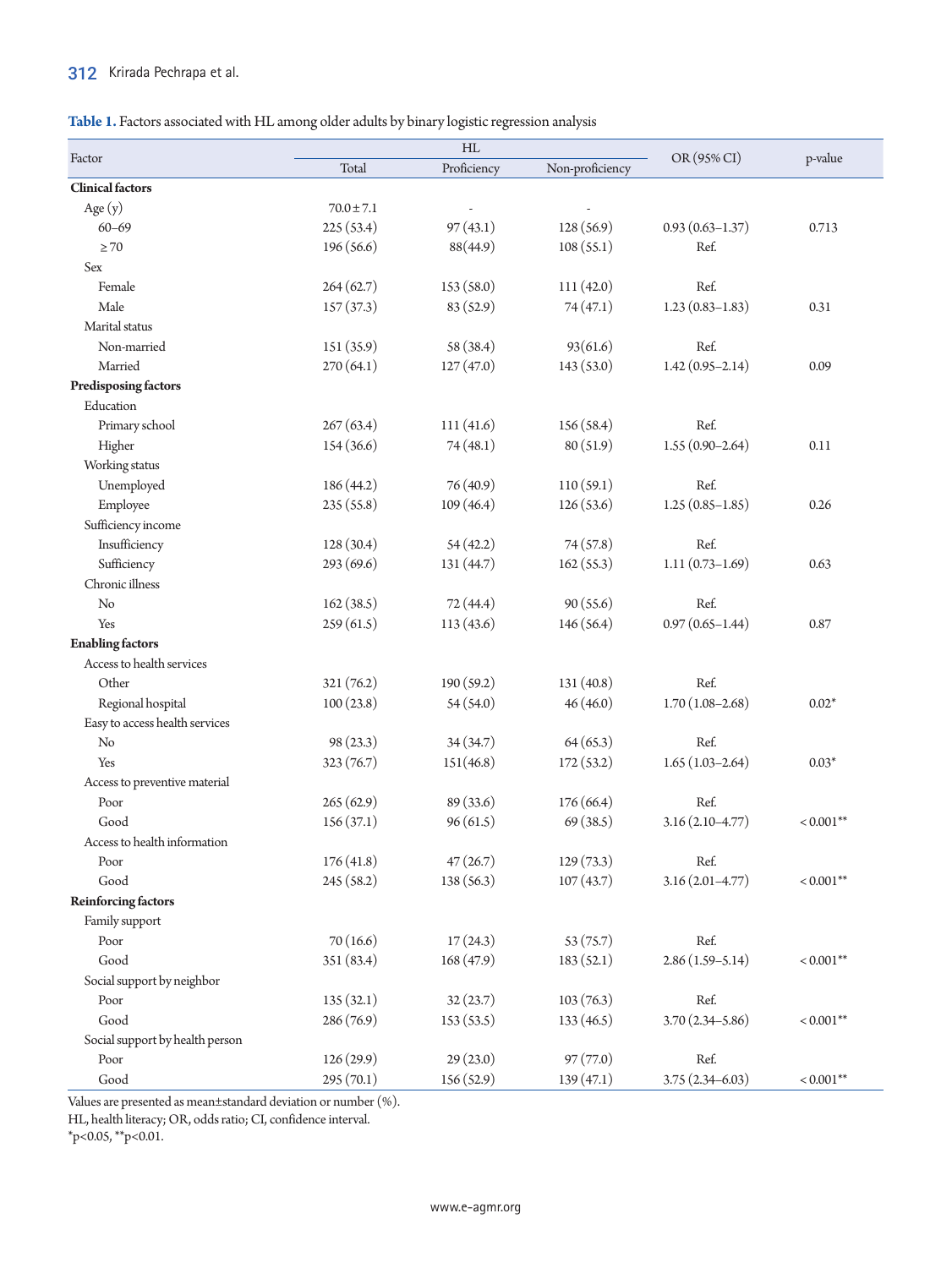most respondents (62.9%) replied that they did not access them; however, 58.2% reported good AHI [\(Table 1](#page-3-0)).

### *HL in the study population*

We observed nonproficient and proficient HL in 56.1% and 43.9% of Thai older adults, respectively, during the COVID-19 pandemic in this study.

#### *Factors associated with proficient HL among older adults*

[Table 1](#page-3-0) indicates that no predisposing factors, such as education level, sufficient income, and chronic illness, were associated with proficient HL  $(p > 0.05)$ . Regarding enabling factors, AHS, convenient AHS, access to preventive materials, and AHI were associated with proficient HL. Our findings indicated that older adults accessing healthcare services at regional hospitals were 1.7 times more likely to have proficient HL (OR = 1.70; 95% CI, 1.08–2.68;  $p = 0.02$ ). Respondents with convenient access to healthcare services were 1.65 times more likely to have proficient HL (OR = 1.65; 95% CI, 1.03–2.64; p = 0.03). Regarding access to preventive materials, participants who could access all materials were 3.16 times more likely to have proficient HL  $(OR = 3.16;$ 95% CI, 2.10–4.77; p < 0.001). Lastly, participants with high levels of AHI were 3.16 times more likely to have proficient HL  $(OR = 3.16; 95\% CI, 2.10-4.77; p < 0.001)$  [\(Table 1\)](#page-3-0).

Regarding reinforcing factors, older adults receiving high-level

social support from family members were 2.86 times more likely to have proficient HL (OR = 2.86; 95% CI, 1.59–5.14; p < 0.001). In addition, older adults receiving high levels of social support from neighbors were 3.7 times more likely to have proficient HL (OR = 3.70; 95% CI, 2.34–5.86; p < 0.001). Finally, those receiving high levels of social support from health personnel were 3.7 times more likely to have proficient HL (OR = 3.75; 95% CI, 2.34–6.03; p < 0.001) [\(Table 1\)](#page-3-0).

Multiple logistic regression analysis of reinforcing factors showed that high levels of social support from neighbors and health personnel significantly predicted proficient HL in older adults. Participants receiving high levels of social support from their neighbors were more than twice as likely to have proficient HL compared to those receiving low levels of support (OR = 2.02; 95% CI, 1.16–3.53; p < 0.01). Additionally, those who received high levels of social support from health personnel were more than twice as likely to have proficient HL compared to those who had low levels (OR = 2.55; 95% CI, 1.47–4.41; p < 0.01). However, while high levels of social support from family members were more likely to predict HL, HL did not differ from those receiving low levels of support  $(p > 0.05)$  [\(Table 2\)](#page-4-0).

The enabling factors predicted significantly proficient HL (p < 0.05). Older adults accessing health services at regional hospitals had adequate HL (OR = 2.53; 95% CI, 1.47–4.34; p < 0.01), and older adults with convenient access to healthcare services were

<span id="page-4-0"></span>**Table 2.** Factors associated with HL in older adults by multiple logistic regression analysis

| Variable                                                    | OR (95% CI)          | p-value     |
|-------------------------------------------------------------|----------------------|-------------|
| Predisposing factors                                        |                      |             |
| Young older adults $(< 70 y)$                               | $1.240(0.78-1.96)$   | 0.358       |
| Male                                                        | $1.158(0.72 - 1.86)$ | 0.544       |
| Married                                                     | $1.618(0.99 - 2.63)$ | 0.052       |
| Higher education                                            | $1.321(0.80 - 2.17)$ | 0.274       |
| Current working                                             | $0.988(0.62 - 1.59)$ | 0.961       |
| Sufficient income                                           | $0.790(0.47-1.32)$   | 0.365       |
| Chronic illness                                             | $1.042(0.66 - 1.65)$ | 0.862       |
| Reinforcing factors                                         |                      |             |
| Received high level of social support from family members   | $1.150(0.56 - 2.36)$ | 0.709       |
| Received high level of social support from neighbors        | $2.030(1.15-3.59)$   | $< 0.01$ ** |
| Received high level of social support from health personnel | $2.860(1.62 - 5.06)$ | $< 0.01$ ** |
| <b>Enabling factors</b>                                     |                      |             |
| Accessed health services at regional hospital               | $2.250(1.27-3.97)$   | $< 0.01$ ** |
| Convenient to access health services in hospitals           | $1.890(1.09-3.29)$   | $0.02*$     |
| High level of access to health information                  | $1.920(1.18-3.12)$   | $0.01**$    |
| Accessed COVID-19 prevention material                       | $2.760(1.72 - 4.41)$ | $< 0.01$ ** |

HL, health literacy; OR, odds ratio; CI, confidence interval; COVID-19, coronavirus disease 2019.

 $*_{p<0.05}$ ,  $*_{p<0.01}$ .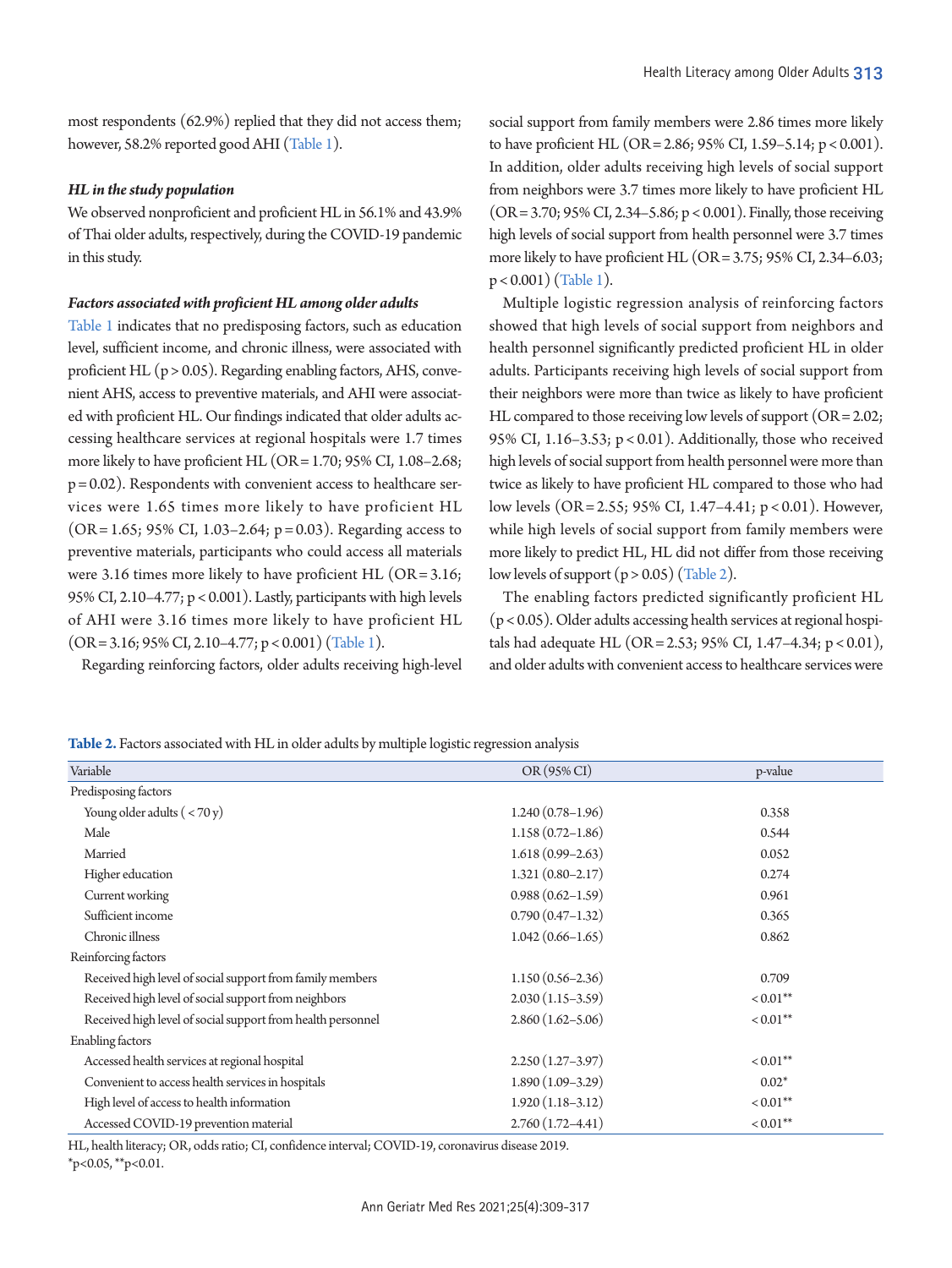1.76 times more likely to have adequate HL compared to those without convenient AHS in hospitals (OR = 1.76; 95% CI, 1.02– 3.02; p = 0.04). Concerning access to materials for COVID-19 prevention, participants with good access were twice as likely to have adequate and proficient HL compared to those without such access (OR = 2.62; 95% CI, 1.66–4.13;  $p < 0.01$ ). Participants with good AHI were 1.95 times more likely to have adequate HL compared to those without AHI (OR = 1.95; 95% CI, 1.21-3.13; p < 0.01) [\(Table 2](#page-4-0)).

## **DISCUSSION**

Our study explored factors influencing HL among older adults. The results showed that their HL was proficient and associated with better accessibility and social support. Individuals with proficient HL can experience healthy lives free from infectious diseases. HL not only affects a person's awareness of disease prevention but also has a greater effect on the earlier management of health problems. Proficient HL predicted good preventive behaviors at rates almost twice those of the other groups. Gautam et al. $^{28)}$  suggested that HL affected perceptions and behaviors related to individual protection from COVID-19 and followed the pharmacologic management of their health problems. A high proportion of HL is linked to prevention behaviors and low rates of COVID-19 nationwide.

The urgency for professionals to act and promote behavioral changes in the population is high during a pandemic. HL is a leading factor in improving awareness of risk issues and decision-mak-ing regarding changing health behaviors and lifestyles.<sup>17,[29](#page-7-11),[30](#page-7-13))</sup> Proficient HL led to ideal health behaviors and a new normal lifestyle to reduce the incidence of COVID-19 transmission.<sup>9)</sup> The older adults in urban communities in our study demonstrated adequate health knowledge and competencies very similar to those reported by related studies.<sup>18,[19](#page-7-15))</sup> We observed non-proficient and proficient HL in 56.1% and 43.9% of respondents, respectively. Previously, over half of the older adults had insufficient HL or nonproficiency. The sample population's residence in urban or semiurban settings may have resulted in a better quality of life related to education lev-el, living conditions, and access to information.<sup>[31](#page-7-16))</sup> Although older adults in rural communities receive more support, many areas were locked down and activities canceled. $^{32)}$  $^{32)}$  $^{32)}$  However, women were one of the most vulnerable populations during the pandemic and often had less access to information compared to men.<sup>[33\)](#page-7-18)</sup> Therefore, their lifestyles may differ.<sup>[31](#page-7-16))</sup>

Moreover, our study indicated that social support was a reinforcing factor for HL among older adults, similar to other studies. Social support from neighbors is important to older adults, particu-

larly those in Asian countries.<sup>1[8,34](#page-7-19)[,35\)](#page-7-20)</sup> Neighbors are also important for communicating health information.<sup>36)</sup> Even when they are living with children, most individuals spend their free time with neighbors in the community.<sup>36)</sup> Moreover, neighbors serve as role models of behavior change and can be useful in promoting health.<sup>[37](#page-7-22)[,38\)](#page-7-23)</sup> Thus, the HL of older adults is delivered through neighbors.<sup>[39](#page-7-24),40</sup>) When a neighbor has good HL, the older adults will also have good  $HL^{40}$  $HL^{40}$  $HL^{40}$ . In addition, when the society is strong, vulnerable individuals will be protected and enjoy good health and well-being, leading to equal  $AHS$ <sup>[37](#page-7-22))</sup>

Unsurprisingly, we found that older adults supported by good health professionals also experienced good HL. In addition, AHS and health information were related to HL. This likely occurred because HL arises from health promotion by health personnel.<sup>18)</sup> As mentioned above, the enabling factors include environmental factors that directly influence behavior and prevent illnesses stem-ming from such behaviors.<sup>[37](#page-7-22))</sup> Therefore, the ability to access health services is a fundamental variable correlating to HL and health behavior. However, we found that the experience of accessing health services in tertiary hospitals was significantly associated with HL. Tertiary hospitals are large specialized hospitals providing health services that secondary and primary hospitals cannot.<sup>41)</sup> They have both talent and expertise in providing healthcare services. Although the level of hospital expertise was related to health knowledge among older adults in this study, the number of subjects was small and insufficient to understand the process of establishing health knowledge. Additional studies are needed to explore health promotion and communication skills in tertiary hospitals to promote healthful decisions and healthcare.<sup> $42)$ </sup>

However, we found that education levels, adequate income, and chronic illnesses such as hypertension, diabetes, and cardiovascular disease were not associated with HL in older adults. To explain this, most of the older adults in our study experienced chronic illness; they also know each other well in their community and participated and share health information, which may have influenced their HL and the stability of their health behaviors. Thus, older adults with chronic diseases showed no associations with HL in our study, contrary to the findings of related studies.<sup>29,43</sup>) The literature on health knowledge arising from the learning process has demonstrated improved health knowledge following educational interventions in individuals with low education levels.<sup>26)</sup> In contrast, while highly educated people better can learn health information and understand health, their HL is directly influenced by the academic level obtained.<sup>44)</sup> Thus, our results differed from those of related studies.<sup>29[,43](#page-8-2))</sup>

Our study had several limitations. First, the sample was not statistically representative of older adults because we included only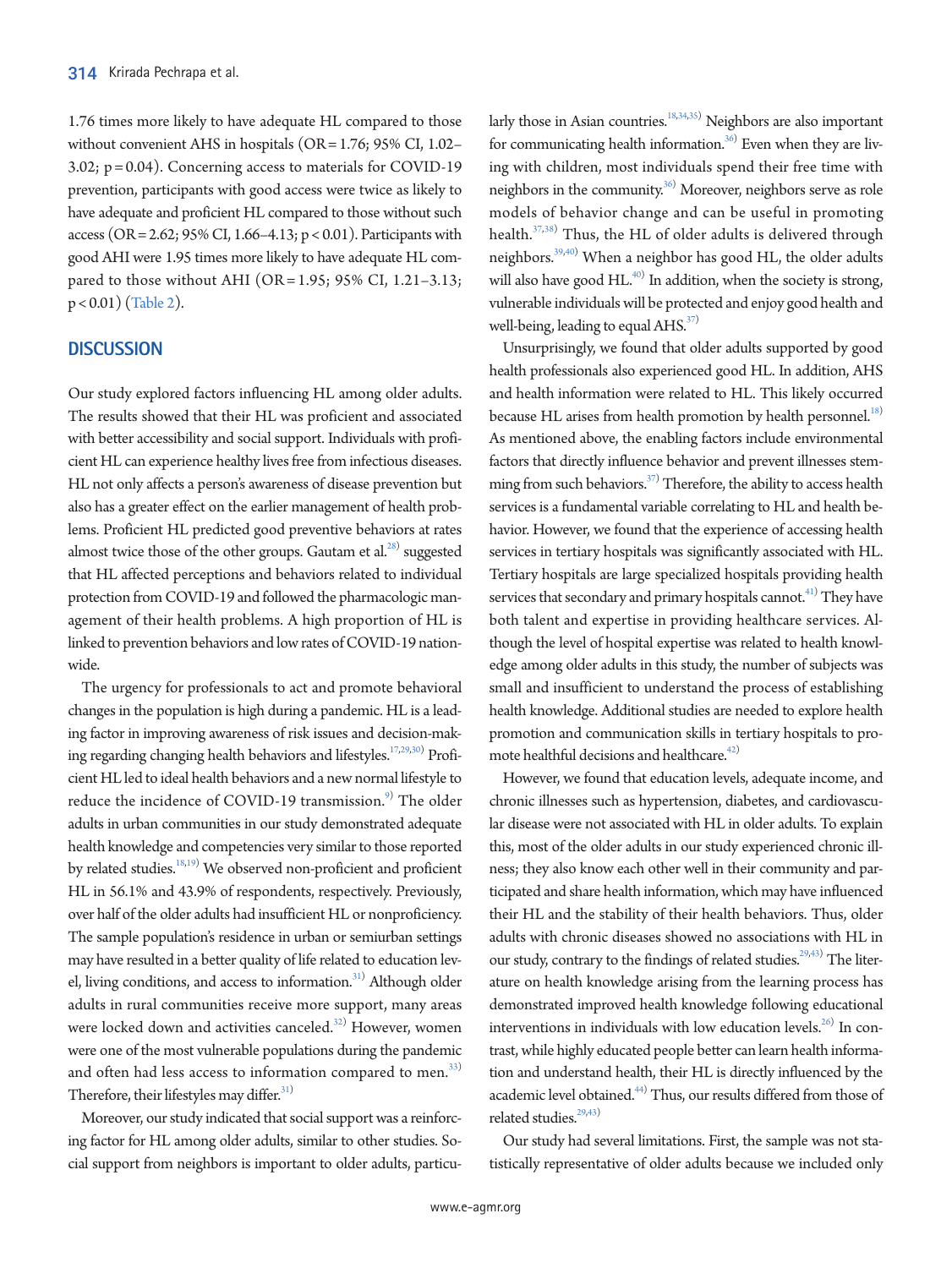urban communities in Northeast Thailand. Future studies should compare HL in older adults in urban, suburban, and rural communities in several settings. Second, this was the first study to use the AHS, concerning access to COVID-19 preventive materials, AHI, social support, social support from neighbors, social support from health personnel, and HL questionnaires, which was on only one aspect of its validity (content validity). Future studies should use the whole aspect of validity (content and reliability) based on reliable and valid questionnaires. Finally, because of the cross-sectional design, this study could not determine causal relationships, but only associations and correlations. However, our results demonstrated that HL among older adults after the COVID-19 pandemic could limit its transmission and permit social activities necessary for the health of older adults. Indeed, we observed higher levels of HL among older adults who accessed health services at regional hospitals compared to the levels in those who accessed other healthcare facilities. Based on our results, further studies should focus on the spread of fake news or incorrect information (e.g., vaccination) that might be associated with HL, as well as the use of health service models aimed at HL among older adults. Policymakers should also consider ways to reduce gaps and disparities in health services in vulnerable populations.

In conclusion, the results of this study demonstrated high levels of HL among older adults residing in urban communities. We also found that AHS, easily accessed preventive material, and AHI predicted HL in older adults. Promoting proficient HL among older adults is important. Additionally, social support from family, neighbors, and health personnel was associated with HL in older adults. Strong social support can encourage high levels of HL and healthy behaviors in this population. Family, neighbors, and health personnel are important, and policymakers should consider effective channels of communication and health promotion. Lastly, good access to health care services, preventive material, and health information predicted high levels of HL. AHS, prevention equipment, and convenient information are important for people at risk of HL and to promote good behaviors.

## **ACKNOWLEDGEMENTS**

We thank to the Department of Family Health, Faculty of Public Health, Mahidol University for their support.

## **CONFLICT OF INTEREST**

The researchers claim no conflicts of interest.

## **FUNDING**

None.

#### **AUTHOR CONTRIBUTIONS**

Conceptualization, KP, KY, WK, PC, WS. Data curation, KP, KY, WS. Writing-original draft, KP, KY, WK, PC. Writing-review & editing, KP, KY, WK, PC.

## **REFERENCES**

- <span id="page-6-0"></span>1. [Huang C, Wang Y, Li X, Ren L, Zhao J, Hu Y, et al. Clinical fea](https://doi.org/10.1016/s0140-6736(20)30183-5)[tures of patients infected with 2019 novel coronavirus in Wuhan,](https://doi.org/10.1016/s0140-6736(20)30183-5)  [China. Lancet 2020;395:497-506.](https://doi.org/10.1016/s0140-6736(20)30183-5)
- <span id="page-6-1"></span>2. [Zhu N, Zhang D, Wang W, Li X, Yang B, Song J, et al. A novel](https://doi.org/10.1056/nejmoa2001017)  [coronavirus from patients with pneumonia in China, 2019. N](https://doi.org/10.1056/nejmoa2001017)  [Engl J Med 2020;382:727-33.](https://doi.org/10.1056/nejmoa2001017)
- <span id="page-6-2"></span>3. Worldometer. COVID-19 Coronavirus pandemic: report of coronavirus cases [Internet]. [place unknown]: Worldometer; c2021 [cited 2021 Nov 6]. Available from: https:/[/www.worl](www.worldometers.info/coronavirus/.)[dometers.info/coronavirus/.](www.worldometers.info/coronavirus/.)
- <span id="page-6-3"></span>[4. Edwards E, Janney CA, Mancuso A, Rollings H, VanDenToorn](https://doi.org/10.1007/s11920-020-01210-y)  [A, DeYoung M, et al. Preparing for the behavioral health impact](https://doi.org/10.1007/s11920-020-01210-y)  [of COVID-19 in Michigan. Curr Psychiatry Rep 2020;22:88.](https://doi.org/10.1007/s11920-020-01210-y)
- <span id="page-6-4"></span>[5. Shahid Z, Kalayanamitra R, McClafferty B, Kepko D, Ramgobin](https://doi.org/10.1111/jgs.16472)  [D, Patel R, et al. COVID-19 and older adults: what we know. J](https://doi.org/10.1111/jgs.16472)  [Am Geriatr Soc 2020;68:926-9](https://doi.org/10.1111/jgs.16472).
- <span id="page-6-5"></span>[6. LeRoy AS, Robles B, Kilpela LS, Garcini LM. Dying in the face](https://doi.org/10.1037/tra0000818)  [of the COVID-19 pandemic: contextual considerations and](https://doi.org/10.1037/tra0000818)  [clinical recommendations. Psychol Trauma 2020;12:S98-9](https://doi.org/10.1037/tra0000818).
- <span id="page-6-6"></span>7[. Yodmai K, Pechrapa K, Kittipichai W, Charupoonpol P, Suksa](https://doi.org/10.1177/21501327211036251)[tan W. Factors associated with good COVID-19 preventive be](https://doi.org/10.1177/21501327211036251)[haviors among older adults in urban communities in Thailand. J](https://doi.org/10.1177/21501327211036251)  [Prim Care Community Health](https://doi.org/10.1177/21501327211036251) 2021;12:21501327211036251.
- <span id="page-6-7"></span>8. Armitage R, Nellums L[B. COVID-19 and the consequences of](https://doi.org/10.1016/s2468-2667(20)30061-x)  [isolating the elderly. Lancet Public Health 2020;5:e256.](https://doi.org/10.1016/s2468-2667(20)30061-x)
- 9. [Suksatan W, Choompunuch B, Koontalay A, Posai V, Abusafia](https://doi.org/10.2147/jmdh.s306718)  [AH. Predictors of health behaviors among undergraduate stu](https://doi.org/10.2147/jmdh.s306718)[dents during the COVID-19 pandemic: a cross-sectional predic](https://doi.org/10.2147/jmdh.s306718)[tive study. J Multidiscip Healthc 2021;14:727-34.](https://doi.org/10.2147/jmdh.s306718)
- <span id="page-6-8"></span>10. [Choompunuch B, Suksatan W, Sonsroem J, Kutawan S, In-udom](https://doi.org/10.33546/bnj.1276)  [A. Stress, adversity quotient, and health behaviors of undergrad](https://doi.org/10.33546/bnj.1276)[uate students in a Thai university during COVID-19 outbreak.](https://doi.org/10.33546/bnj.1276)  [Belitung Nurs J 2021;7:1-7.](https://doi.org/10.33546/bnj.1276)
- <span id="page-6-9"></span>11. [Sadang JM, Palompon DR, Suksatan W. Older adults' experienc](https://doi.org/10.4235/agmr.21.0051)[es and adaptation strategies during the midst of COVID-19 cri](https://doi.org/10.4235/agmr.21.0051)[sis: a qualitative instrumental case study. Ann Geriatr Med Res](https://doi.org/10.4235/agmr.21.0051)  [2021;25:113-21.](https://doi.org/10.4235/agmr.21.0051)
- <span id="page-6-10"></span>12. [Posai V, Suksatan W, Choompunuch B, Koontalay A, Ounpras](https://doi.org/10.2147/jmdh.s329344)[ertsuk J, Sadang JM. Assessment of the health-promoting behav](https://doi.org/10.2147/jmdh.s329344)[iors of hospitalized patients with non-communicable diseases](https://doi.org/10.2147/jmdh.s329344)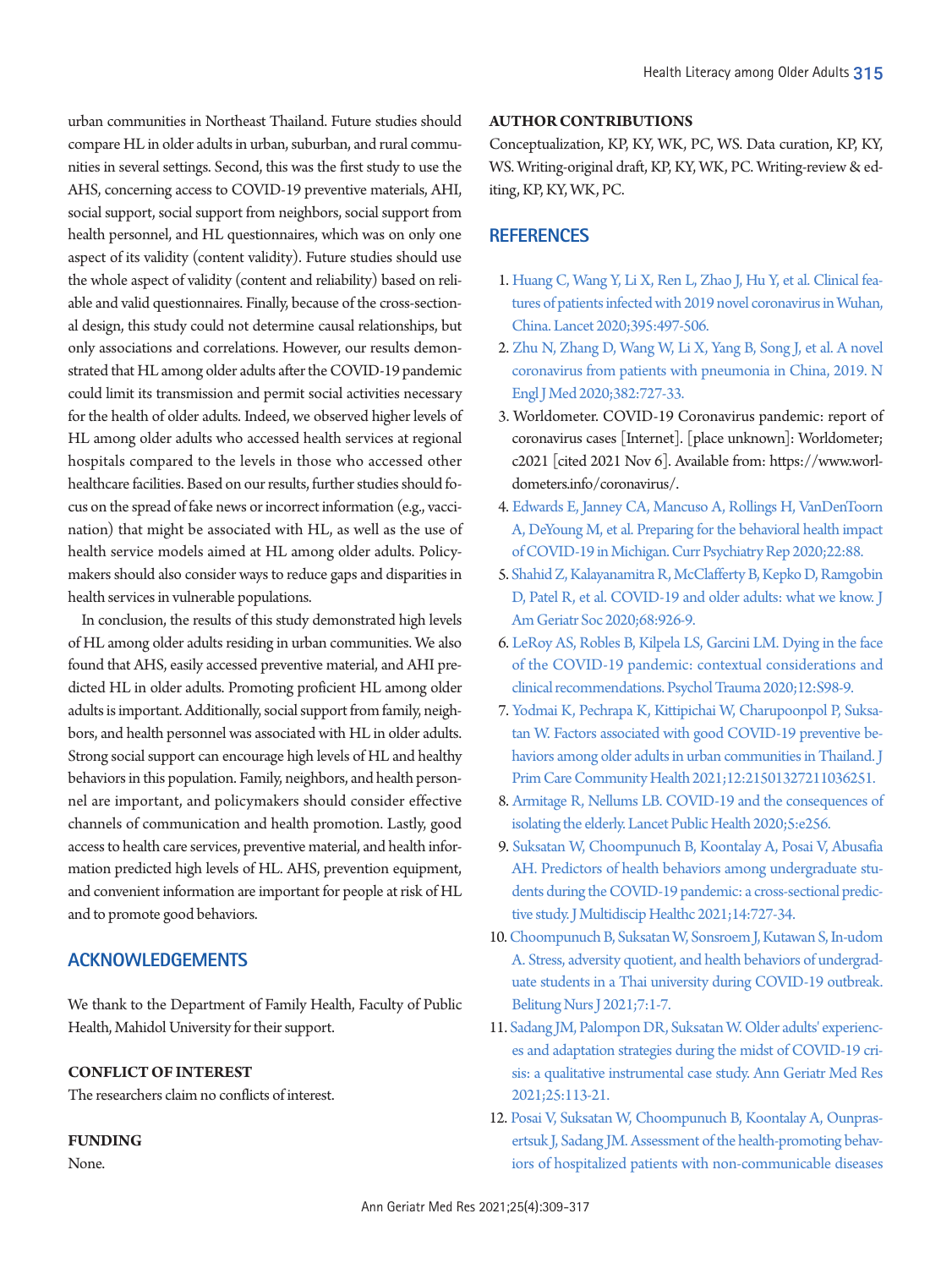[during the second wave of COVID-19. J Multidiscip](https://doi.org/10.2147/jmdh.s329344) Healthc 2021;14:2185-94.

- <span id="page-7-0"></span>13. Abel [T, McQueen D. Critical health literacy and the COVID-19](https://doi.org/10.1093/heapro/daaa040)  [crisis. Health Promot Int 2020;35:1612-3.](https://doi.org/10.1093/heapro/daaa040)
- <span id="page-7-1"></span>14. Huang CH, Talley PC, Lin CW, Huang R[Y, Liu IT, Chiang IH, et](https://doi.org/10.1080/03630242.2019.1662872)  [al. Factors associated with low health literacy among communi](https://doi.org/10.1080/03630242.2019.1662872)[ty-dwelling women in Taiwan. Women Health 2020;60:487-](https://doi.org/10.1080/03630242.2019.1662872) [501.](https://doi.org/10.1080/03630242.2019.1662872)
- <span id="page-7-2"></span>15. Wang J, Zhang R. [COVID-19 in rural China: features, challenges](https://doi.org/10.2147/jmdh.s307232)  [and implications for the healthcare system. J Multidiscip Healthc](https://doi.org/10.2147/jmdh.s307232)  [2021;14:1045-51.](https://doi.org/10.2147/jmdh.s307232)
- <span id="page-7-3"></span>1[6. Abdel-Latif M. The enigma of health literacy and COVID-19](https://doi.org/10.1016/j.puhe.2020.06.030)  [pandemic. Public Health 2020;185:95-6](https://doi.org/10.1016/j.puhe.2020.06.030).
- 17. [Okan O, Bollweg TM, Berens EM, Hurrelmann K, Bauer U,](https://doi.org/10.3390/ijerph17155503)  [Schaeffer D. Coronavirus-related health literacy: a cross-section](https://doi.org/10.3390/ijerph17155503)[al study in adults during the COVID-19 infodemic in Germany.](https://doi.org/10.3390/ijerph17155503)  [Int J Environ Res Public Health 2020;17:5503.](https://doi.org/10.3390/ijerph17155503)
- <span id="page-7-14"></span>18. [Lee MK, Oh J. Health-related quality of life in older adults: its as](https://doi.org/10.3390/healthcare8040407)[sociation with health literacy, self-efficacy, social support, and](https://doi.org/10.3390/healthcare8040407)  [health-promoting behavior. Healthcare \(Basel\) 2020;8:407.](https://doi.org/10.3390/healthcare8040407)
- <span id="page-7-15"></span>19. [Zhang F, Or PP, Chung JW. The effects of health literacy in influ](https://doi.org/10.1186/s12877-020-1504-5)[enza vaccination competencies among community-dwelling](https://doi.org/10.1186/s12877-020-1504-5)  [older adults in Hong Kong. BMC Geriatr 2020;20:103.](https://doi.org/10.1186/s12877-020-1504-5)
- <span id="page-7-4"></span>2[0. Yodmai K, Somrongthong R, Nanthamongkolchai S, Suksatan](https://doi.org/10.2147/jmdh.s315775)  [W. Effects of the Older Family Network Program on improving](https://doi.org/10.2147/jmdh.s315775)  [quality of life among older adults in Thailand. J Multidiscip](https://doi.org/10.2147/jmdh.s315775)  [Healthc 2021;14:1373-83](https://doi.org/10.2147/jmdh.s315775).
- <span id="page-7-5"></span>21. [Tran TV, Nguyen HC, Pham LV, Nguyen MH, Nguyen HC, Ha](https://doi.org/10.1136/bmjopen-2020-041394)  [TH, et al. Impacts and interactions of COVID-19 response in](https://doi.org/10.1136/bmjopen-2020-041394)[volvement, health-related behaviours, health literacy on anxiety,](https://doi.org/10.1136/bmjopen-2020-041394)  [depression and health-related quality of life among](https://doi.org/10.1136/bmjopen-2020-041394) healthcare workers: a cross-sectional study. BMJ Open 2020;10:e041394.
- <span id="page-7-6"></span>2[2. Paakkari L, Okan O. COVID-19: health literacy is an underesti](https://doi.org/10.1016/s2468-2667(20)30086-4)[mated problem. Lancet Public Health 2020;5:e249-50.](https://doi.org/10.1016/s2468-2667(20)30086-4)
- <span id="page-7-7"></span>2[3. Patil U, Kostareva U, Hadley M, Manganello JA, Okan O, Dada](https://doi.org/10.3390/ijerph18063301)[czynski K, et al. Health literacy, digital health literacy, and](https://doi.org/10.3390/ijerph18063301)  [COVID-19 pandemic attitudes and behaviors in U.S. college](https://doi.org/10.3390/ijerph18063301)  [students: implications for interventions. Int J Environ Res](https://doi.org/10.3390/ijerph18063301) Public Health 2021;18:3301.
- <span id="page-7-10"></span><span id="page-7-8"></span>24. Green LW, Kreuter MW. The PRECEDE-PROCEED model. In: Health promotion planning: an educational and ecological approach. 3rd ed. Boston, MA: McGraw-Hill; 1999. p. 32-43.
- <span id="page-7-9"></span>2[5. Faul F, Erdfelder E, Lang AG, Buchner A. G\\*Power 3: a flexible](https://doi.org/10.3758/bf03193146)  [statistical power analysis program for the social, behavioral, and](https://doi.org/10.3758/bf03193146)  [biomedical sciences. Behav Res Methods 2007;39:175-91.](https://doi.org/10.3758/bf03193146)
- 26. [Cobb S. Presidential Address-1976. Social support as a modera](https://doi.org/10.1097/00006842-197609000-00003)[tor of life stress. Psychosom Med 1976;38:300-14.](https://doi.org/10.1097/00006842-197609000-00003)
- <span id="page-7-11"></span>27. Ministry of Public Health. Health literacy. Nonthaburi, Thailand: Ministry of Public Health, Health Education Division; 2017.
- <span id="page-7-12"></span>28[. Gautam V, S D, Rustagi N, Mittal A, Patel M, Shafi S, et al. Health](https://doi.org/10.1016/j.dsx.2020.12.023)  [literacy, preventive COVID 19 behaviour and adherence to](https://doi.org/10.1016/j.dsx.2020.12.023)  [chronic disease treatment during lockdown among patients reg](https://doi.org/10.1016/j.dsx.2020.12.023)[istered at primary health facility in urban Jodhpur](https://doi.org/10.1016/j.dsx.2020.12.023), Rajasthan. Diabetes Metab Syndr 2021;15:205-11.
- <span id="page-7-16"></span>29. [Mackenbach JP. The persistence of health inequalities in modern](https://doi.org/10.1016/j.socscimed.2012.02.031)  [welfare states: the explanation of a paradox. Soc Sci Med 2012;](https://doi.org/10.1016/j.socscimed.2012.02.031) [75:761-9.](https://doi.org/10.1016/j.socscimed.2012.02.031)
- <span id="page-7-13"></span>3[0. Panagioti M, Skevington SM, Hann M, Howells K, Blakemore A,](https://doi.org/10.1007/s11136-017-1775-2)  [Reeves D, et al. Effect of health literacy on the quality of life of](https://doi.org/10.1007/s11136-017-1775-2)  [older patients with long-term conditions: a large cohort study in](https://doi.org/10.1007/s11136-017-1775-2)  [UK general practice. Qual Life Res](https://doi.org/10.1007/s11136-017-1775-2) 2018;27:1257-68.
- 31. [Wernly B, Wernly S, Magnano A, Paul E. Cardiovascular health](https://doi.org/10.1007/s10389-020-01405-w)  [care and health literacy among immigrants in Europe: a review](https://doi.org/10.1007/s10389-020-01405-w)  [of challenges and opportunities during the COVID-19 pandem](https://doi.org/10.1007/s10389-020-01405-w)[ic. Z Gesundh Wiss 2020 Oct 27 \[Epub\]. https://doi.org/10.](https://doi.org/10.1007/s10389-020-01405-w) [1007/s10389-020-01405-w.](https://doi.org/10.1007/s10389-020-01405-w)
- <span id="page-7-17"></span>3[2. Van den Broucke S. Why health promotion matters to the](https://doi.org/10.1093/heapro/daaa042)  [COVID-19 pandemic, and vice versa. Health Promot Int 2020;](https://doi.org/10.1093/heapro/daaa042) [35:181-6.](https://doi.org/10.1093/heapro/daaa042)
- <span id="page-7-18"></span>33[. Kim J, Lee HY, Christensen MC, Merighi JR. Technology access](https://doi.org/10.1093/geronb/gbw123)  [and use, and their associations with social engagement among](https://doi.org/10.1093/geronb/gbw123)  [older adults: do women and men differ? J Gerontol B Psychol](https://doi.org/10.1093/geronb/gbw123)  [Sci Soc Sci 2017;72:836-45.](https://doi.org/10.1093/geronb/gbw123)
- <span id="page-7-19"></span>34[. Liu Y, Meng H, Tu N, Liu D. The relationship between health lit](https://doi.org/10.3389/fpubh.2020.00280)[eracy, social support, depression, and frailty among communi](https://doi.org/10.3389/fpubh.2020.00280)[ty-dwelling older patients with hypertension and diabetes in](https://doi.org/10.3389/fpubh.2020.00280)  [China. Front Public Health 2020;8:280.](https://doi.org/10.3389/fpubh.2020.00280)
- <span id="page-7-20"></span>35[. Li Y, Hu L, Mao X, Shen Y, Xue H, Hou P, et al. Health literacy,](https://doi.org/10.1016/j.gerinurse.2020.03.014)  [social support, and care ability for caregivers of dementia pa](https://doi.org/10.1016/j.gerinurse.2020.03.014)[tients: structural equation modeling. Geriatr Nurs 2020;41:600-](https://doi.org/10.1016/j.gerinurse.2020.03.014) [7.](https://doi.org/10.1016/j.gerinurse.2020.03.014)
- <span id="page-7-22"></span><span id="page-7-21"></span>36. Chen X, Li M, Kreps GL. Acculturation and health literacy among Chinese spea[kers in the USA with limited english profi](https://doi.org/10.1007/s40615-021-00979-9)[ciency. J Racial Ethn Health Disparities 2021;Feb 9;\[Epub\].](https://doi.org/10.1007/s40615-021-00979-9)  [https://doi.org/10.1007/s40615-021-00979-9.](https://doi.org/10.1007/s40615-021-00979-9)
- 37. [Wu F, Sheng Y. Social support network, social support, self-effi](https://doi.org/10.1016/j.archger.2019.103934)[cacy, health-promoting behavior and healthy aging among older](https://doi.org/10.1016/j.archger.2019.103934)  [adults: a pathway analysis. Arch Gerontol Geriatr 2019;85:](https://doi.org/10.1016/j.archger.2019.103934) [103934.](https://doi.org/10.1016/j.archger.2019.103934)
- <span id="page-7-23"></span>38. [Widodo A, Prabandari YS, Sudiyanto A, Rahmat I. Increasing](https://doi.org/10.15562/bmj.v8i2.1470)  [the quality of life of post-shackling patients through multilevel](https://doi.org/10.15562/bmj.v8i2.1470)  [health promotion of shackling prevention. Bali Med J](https://doi.org/10.15562/bmj.v8i2.1470)  [2019;8:587-94.](https://doi.org/10.15562/bmj.v8i2.1470)
- <span id="page-7-24"></span>39[. Uemura K, Yamada M, Okamoto H. The effectiveness of an ac-](https://doi.org/10.1159/000511357)